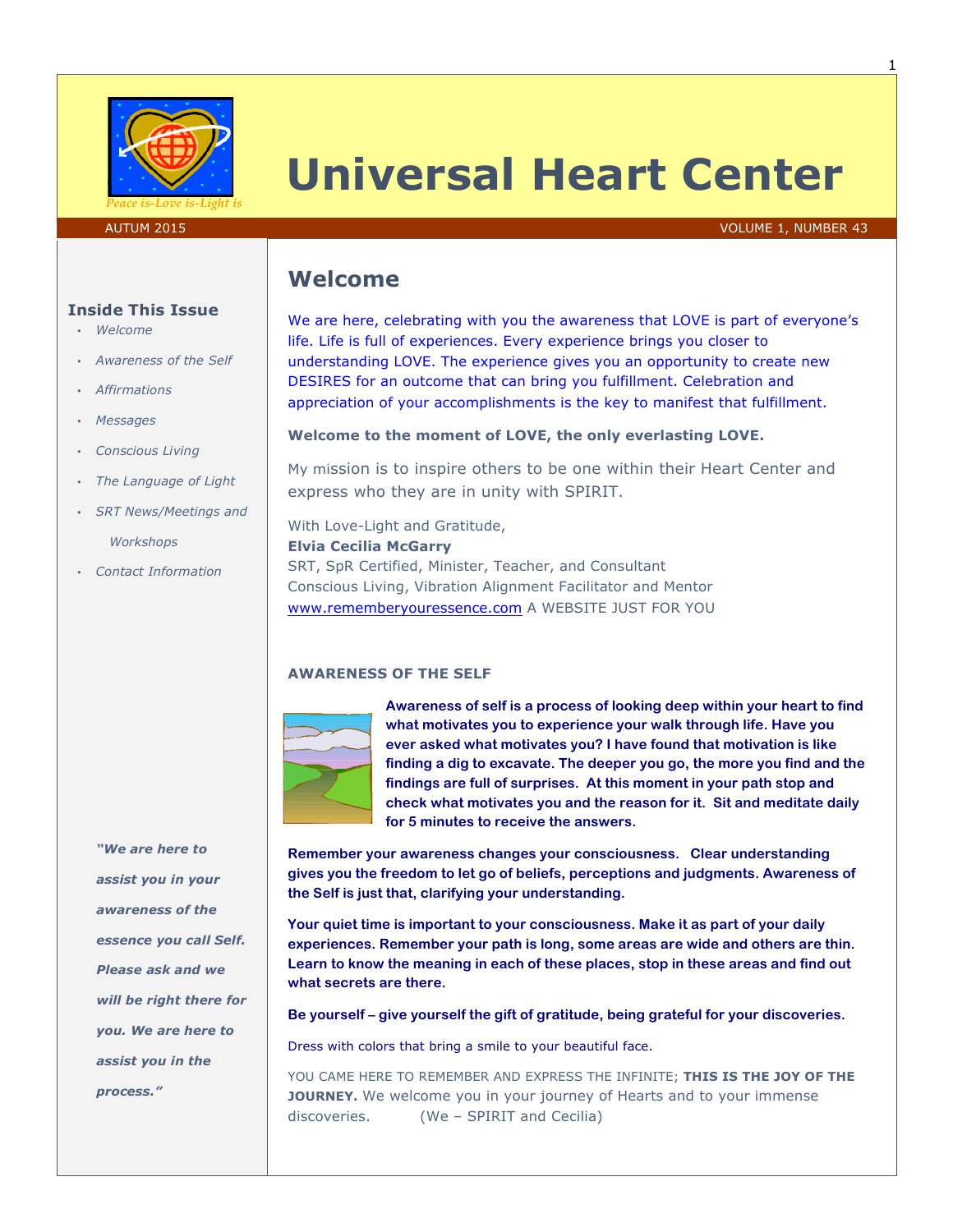#### **Affirmations**

**Know that every word you say is full of power. You are a creator. On that note, please consider these statements below and if they touch your heart, make them yours.**

- $\triangleright$  **I** love life.
- $\triangleright$  **I love mv breath.**
- $\triangleright$  **I love mv money.**
- $\triangleright$  **I love my abundance.**
- $\triangleright$  **I love my family.**
- $\triangleright$  **I love my home.**
- $\triangleright$  **I love my career.**
- $\triangleright$  **I love my wonderful memories.**
- $\triangleright$  **I love my creativity.**

Let us talk heart to heart, always knowing who we are and remembering that we have different points of view. Let us recognize that we live on the same planet and that we are ONE RACE - MAN, experiencing life IN THIS UNIVERSE with different understandings.



Your recognition that the physical experience is represented in the DANCE is the opening to accept your male and female energies that you carry. The male is the part of you that uses logic and the female is the part of you that uses your intuition. The "embrace" of both is the key to the dance. The dance is a dance of balancing both expressions in a way that brings us peace and understanding of the joy of having a life.

Focus on the expression of the dance. What aspect are you using? The male or female? Are they in balance? Are you using one more than the other? Your dance will continue regardless of your logic or intuition. The key to an experience of Well-Being is to do it in balance. The dance is a way to move in gentle ways. The dance is a place within and outside of you.

Know that everything you do is a dance. Dance your way in life.

REMEMBER YOUR ESSENCE AND REMEMBER TO DANCE TO THE MUSIC OF YOUR CHOICE!

## **LANGUAGE OF LIGHT**

-----

**The way I see things is in vibration. The vibration is translated to my brain into words, and shapes. SPIRIT has named this process the Language of Light**



**The name of the drawing is, "Creation"; Every word has its own vibration. Every vibration has its own form.**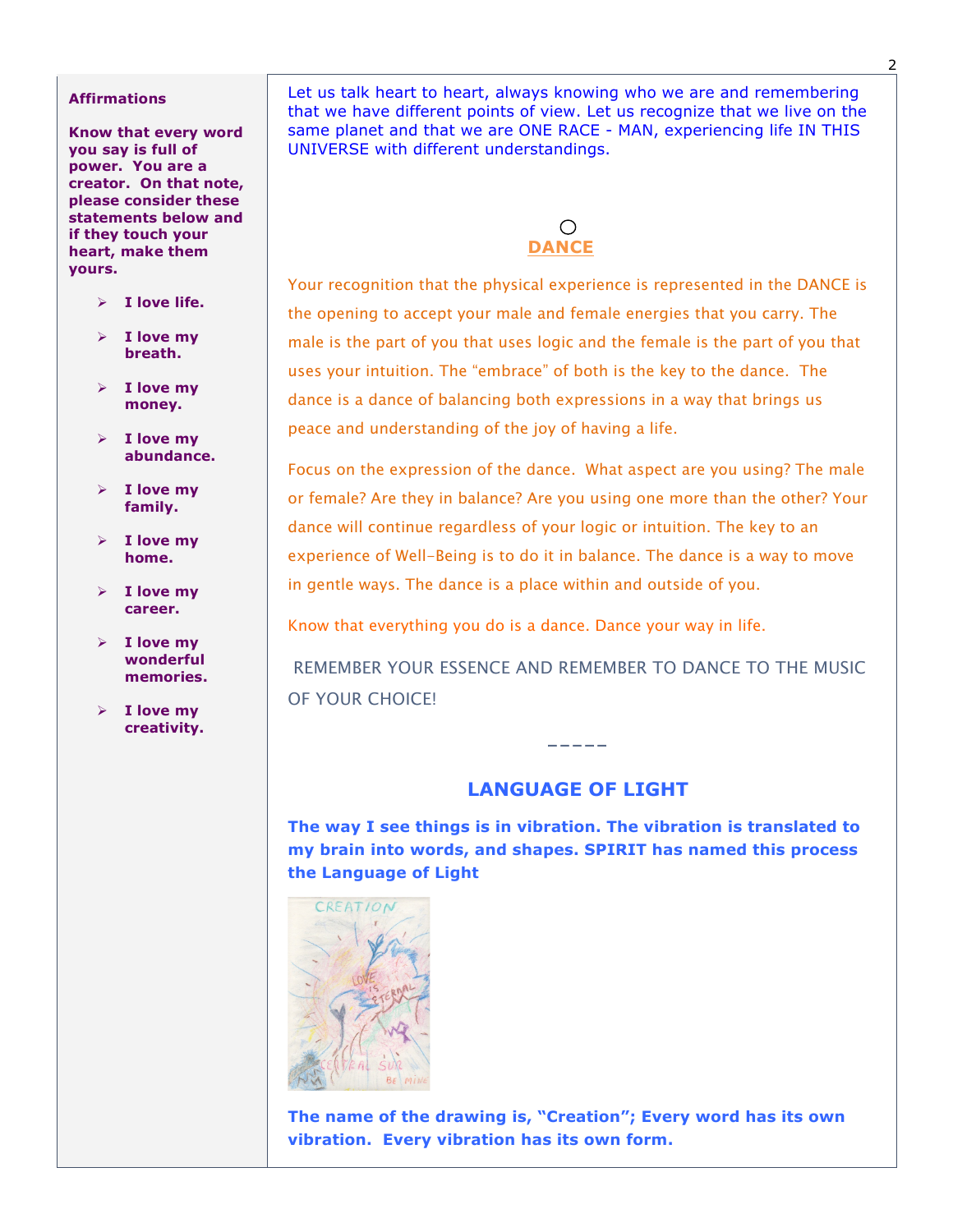#### **Conscious Heart Awareness**.

*"Know that every word you say is full of power. You are a creator."*



Your Heart is always in balance, it knows that love is the only expression.

Have you connected to this love? Are you expressing this love? Be gentle in the connection to love. Allow love to express in a gentle way first. Know that love is the only energy. Love can move mountains, Love transforms our emotions, and Love

heals.

Love is the new way of expression, we are moving into the expression of love in everything that we do. Love yourself in a way that has not been done before, love the world, Love the planet and everything on the planet. We are here to express that love. Talk about love, share what love means to you. Invite others to express love, smile with love, walk with love hand in hand.

Your heart awareness is all about love. Use your time wisely, enjoy life and bring to you and others Joy-Love-Fun-Laughter-Beauty-Peace. Make sounds from the vibration of love. Allow your heart to bring you what you would love to experience.

You are Love

#### **IN TRUTH – LOVE - FREEDOM**

Conscious Heart Awareness is a process of loving yourself so deep that you speak your truth at all times. REMEMBER, YOU ARE A PERFECT BEING, having A PHYSICAL EXPERIENCE.

With love, Cecilia



**HOLD YOURSELF IN THE PALM OF YOUR HAND AND SEND YOURSELF LOVE.** 



## **Be a mentor of Hearts.**

Listed here are some of the books that have touched the Heart of many. If you have a suggestion for books please e-mail me and I will post it in the next newsletter.

- 1. The book that is in your heart Author YOU
- 2. The Immortality of Man by Walter Russell
- 3. The Electric Nature of the Universe by Walter Russell
- 4. The Law of Love by Chief Melford Okilo, C.F.R.
- 5. Hoot Hoot Goodnight by Scott McNally

3

*"Open the door to your heart center and allow yourself to fly and be free.*